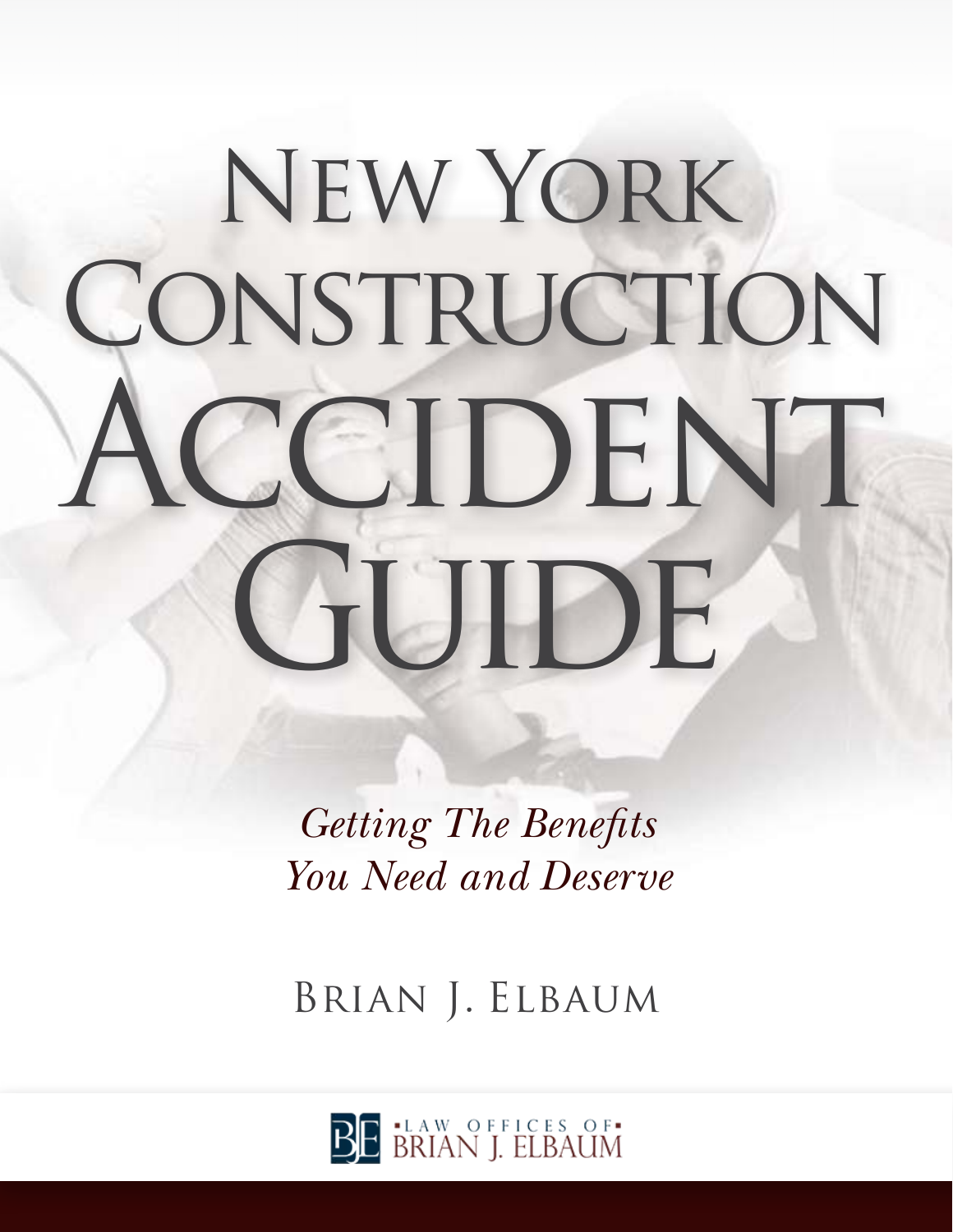

Have you been seriously injured in a construction accident? You may be feeling a lot of things; pain, worry, and perhaps grateful to be alive. These construction accidents can be life-threatening and harrowing for victims. Our New York construction accident attorney Brian Elbaum is here to help you through this tough situation.

Call our office today for a free consultation to discuss your legal options and see how Brian Elbaum can get you the compensation that you deserve.

# Common Injuries and ACCIDENTS

The Department of Buildings in NYC released a map of live major construction in the city and shows dots covering the map. As of November of 2018, there are about 7,500 active permits. Meaning the number of construction workers in Manhattan is very high. Due to this, there are a significant amount of injuries that result from construction accidents. According to the City of New York, there were 593 construction accident-related injuries in January of 2018 alone.

The types of accidents that can cause injuries include:

- » Falling from heights
- » Equipment malfunction
- » Structure collapse
- » Objects dropping unexpectedly
- » Improper safety training
- » Ignored safety precautions
- » Careless behavior

Investigative reporter Jim Hoffer of 7 On Your Side discovered in the summer of 2018, just how easy it is to cheat on the examinations that qualify you for an OSHA certification. There are specialized safety training courses that are

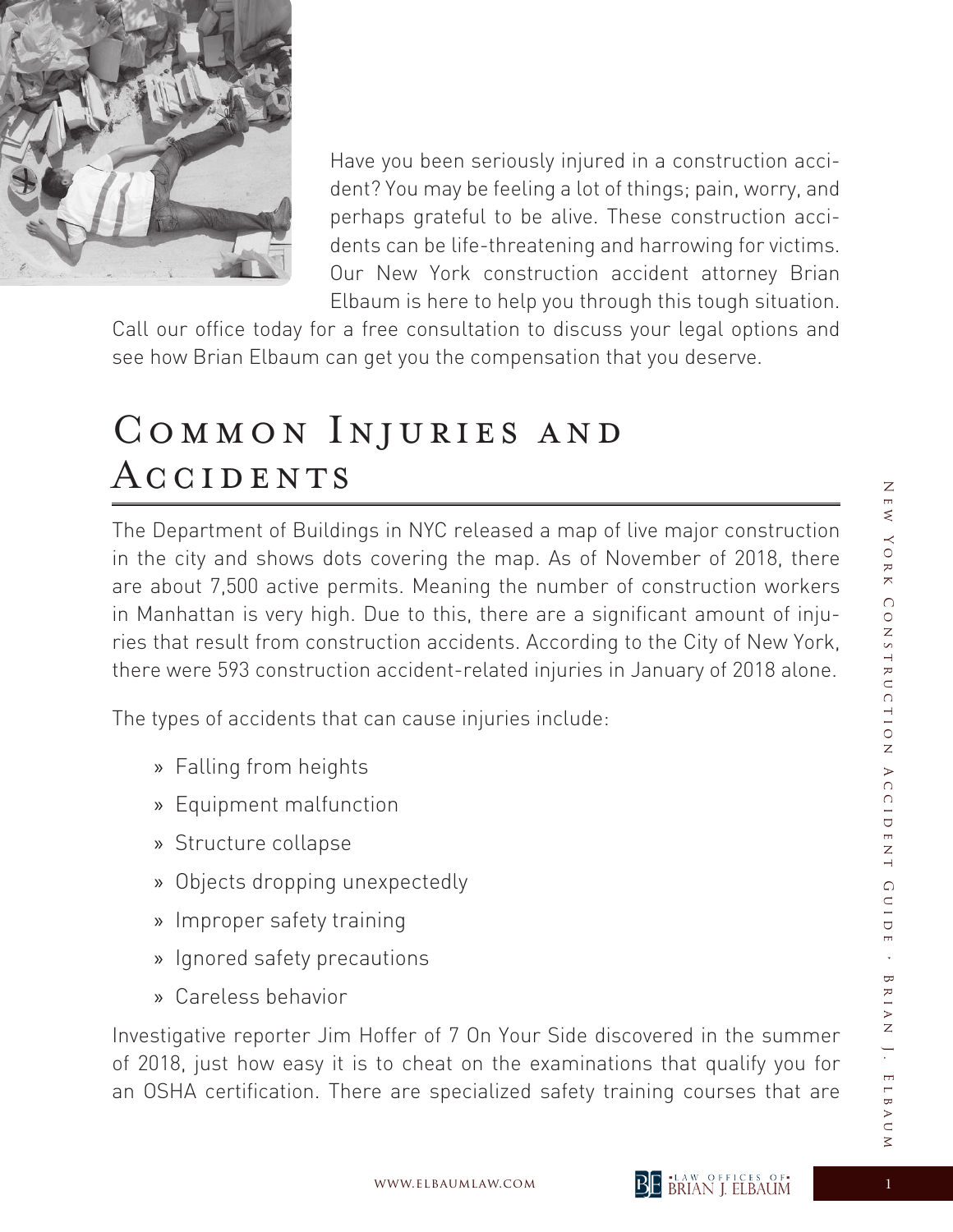required to be OSHA certified, but Hoffer found out that that can easily be bypassed. He had someone certify him on his behalf when he has never taken any specialized safety training. No one is monitoring these websites where you can take the test for certification. This is a huge issue in New York City. Construction sites are everywhere and side-stepping these vital requirements for workers is both a threat to them, and to passersby on the street. This can also result in the deaths of workers who otherwise might never have been put in a dangerous situation if everyone on a construction site was properly trained.

The types of injuries that construction workers often suffer include:

- » Cuts and bruises
- » Concussions and traumatic head injuries
- » Injuries from being crushed
- » Falling injuries
- » Electrical or chemical injuries
- » Death

The injuries from a construction accident claim are not limited to that list. If you have been seriously injured in any way due to an accident on your site, you may be entitled to compensation and you should contact an attorney right away.



# Making Sure You GET COMPENSATED

After you have been seriously injured in a New York construction accident, you may be wondering how you are going to pay all of your quickly piling up medical bills. In an accident like this, your main form of relief is most likely going to come from workers' compensation, but in some cases, you can

bring a claim against a negligent party. There are certain steps that you need to follow in order to get compensation.

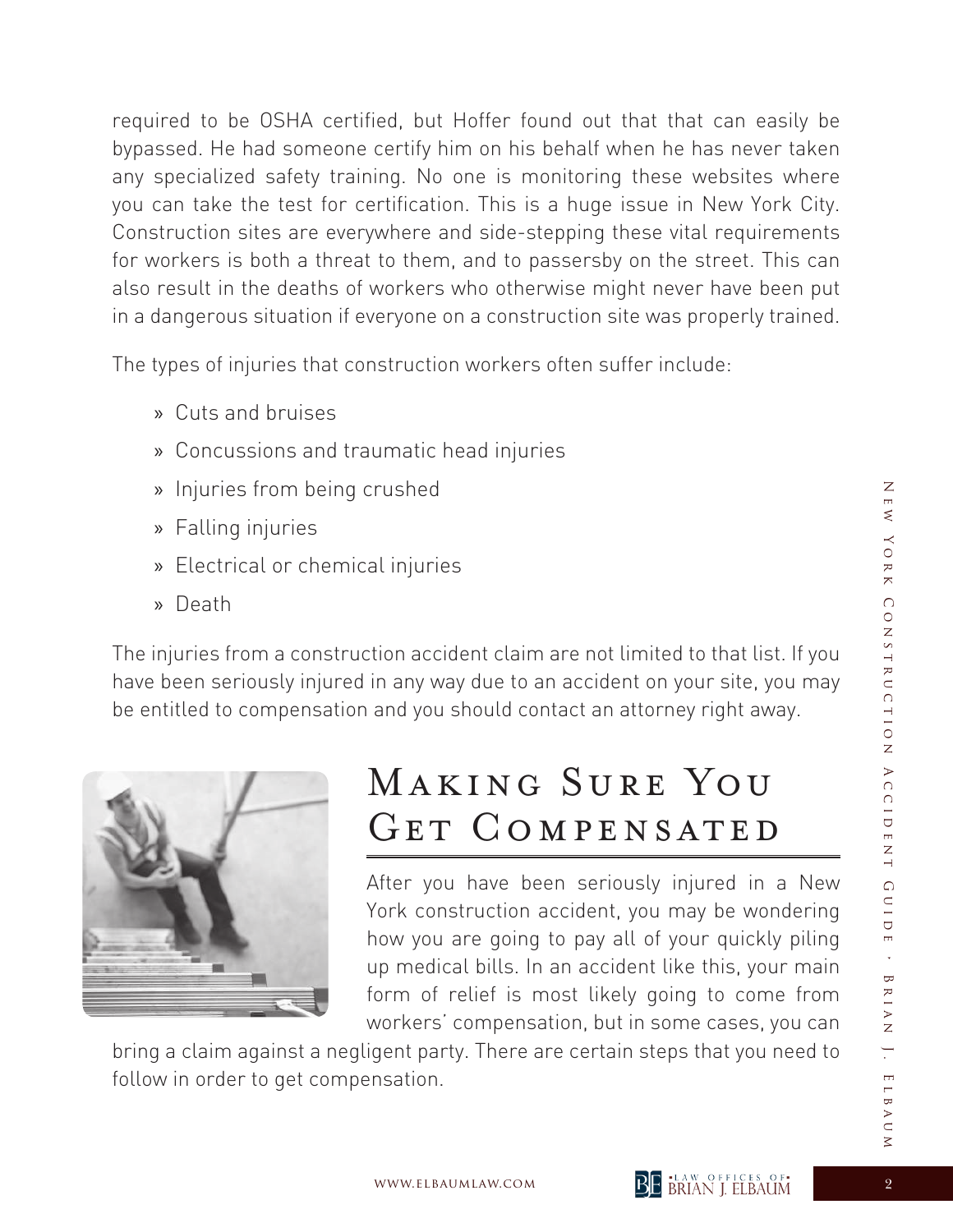#### *Recording Your Injury*

You are going to have to inform your employer or a coworker about your injuries. This can be an intimidating thing to do and you may even fear for your job, but it is a necessity. At your workplace, the name of your workers' compensation insurer should be posted where you can find it. If it's not, your employer can get in legal trouble. You have a right to workers' compensation and your employer is not allowed to discourage you from seeking it. You don't want to put yourself in a tough spot if you did not inform your employer about your accident. It's hard to prove your injury was work related if work doesn't know about it. You cannot be fired for filing a claim. You also cannot be fired for bringing a lawsuit.

# *Determining Liability*

Your employer has a duty to keep you safe on the job and if you can prove negligence, you may be about to sue in those situations. Generally, in a construction accident, you cannot sue your employer, but in certain instances, you may be able to bring a claim. Getting an attorney involved early on will be the key to determining if there was negligence, who is liable, and if there was a thirdparty subcontractor involved who may be responsible for your damages. If it is a case where no one is liable, don't be discouraged. You may still be able to file for a workers' compensation claim and have your damages covered in that regard. However, as mentioned previously, OSHA certifications are easy to fake and there may be negligence involved if workers on your site are not properly certified. This is also where having a New York construction accident attorney involved early on is extremely valuable. They will be able to uncover these things and build a strong case for you.

# Hiring a New York CONSTRUCTION ACCIDENT ATTORNEY

If you want your lawsuit to be a successful one, the best tool you can have is an experienced construction accident attorney. You are probably in a lot of pain and whether or not you can return to work may be up in the air. The workers'

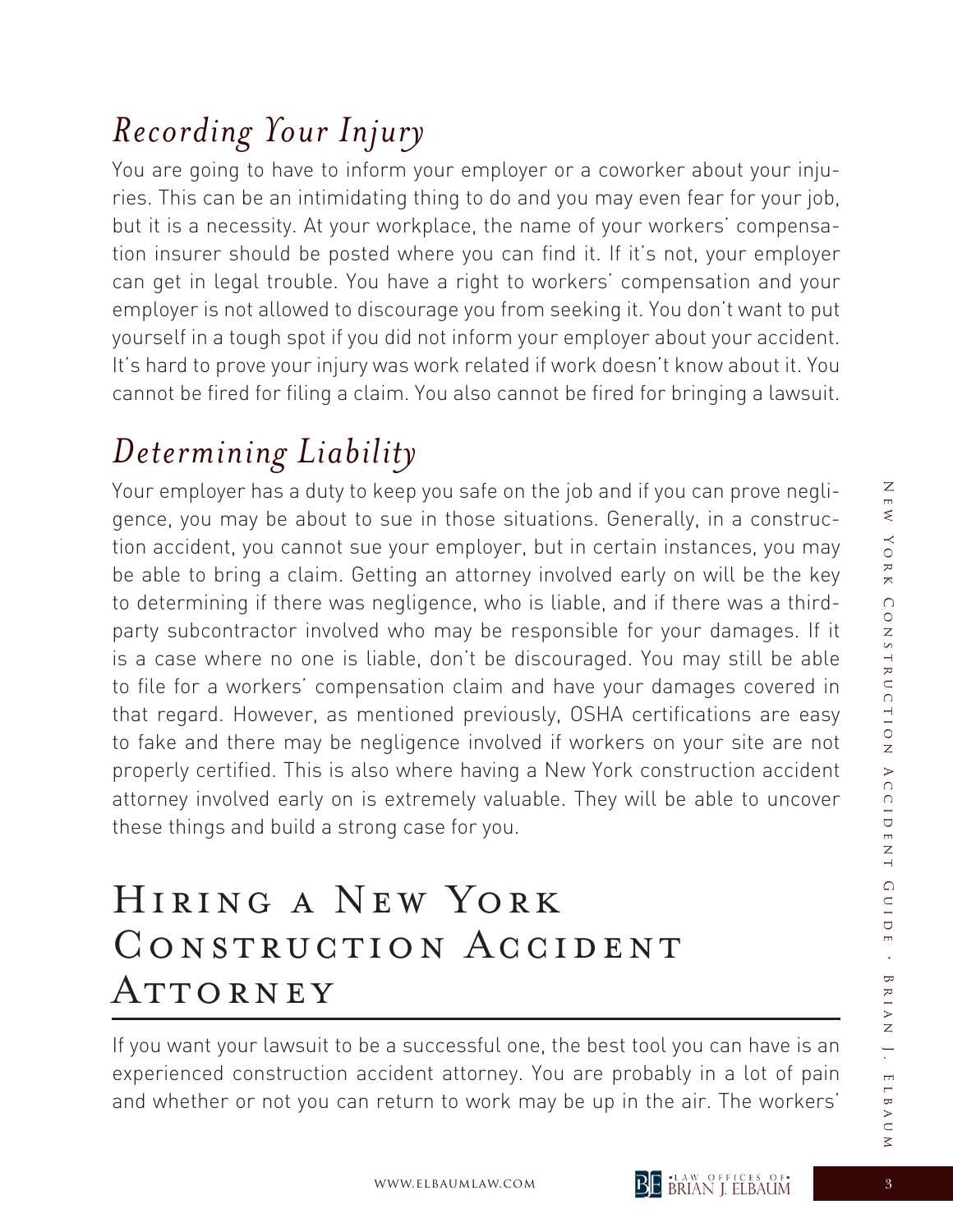compensation insurers have the right to have their doctor examine you to see if you really need compensation, and having an attorney will make this process a lot less stressful.

Having to prove that you were hurt is a taxing demand and while you are injured, it may seem out of your range of abilities. Your attorney's job is to take care of all of this for you. They will go out and document the construction site and get witness accounts of the event. You can focus on your recovery while your attorney does all the heavy lifting.

You want an attorney right away so that they can preserve evidence. The construction is not going to be put on hold just because you got hurt, so having an official pair of eyes go out and document everything can mean all the difference in your lawsuit.



# FREQUENTLY ASKED Questions | New YORK CONSTRUCTION Accident Guide

#### *What Do I Do After a Construction Accident?*

In New York, there are very specific rules that apply to construction accidents. I had someone call me the other day who told me that her husband was on a scaffold, and the scaffold collapsed, and he suffered some very, very serious injuries. The question was, what could they do now? There are certain sections of the labor law where the owner of the building may be held responsible for the injuries sustained, even if the owner of the building did not control the work that was being done at the time of the accident.

There are also may be industrial code violations. If it's proven that there is an industrial code violation, again, the owner of the building or the general contractor could be held responsible. Keep in mind it's very important to



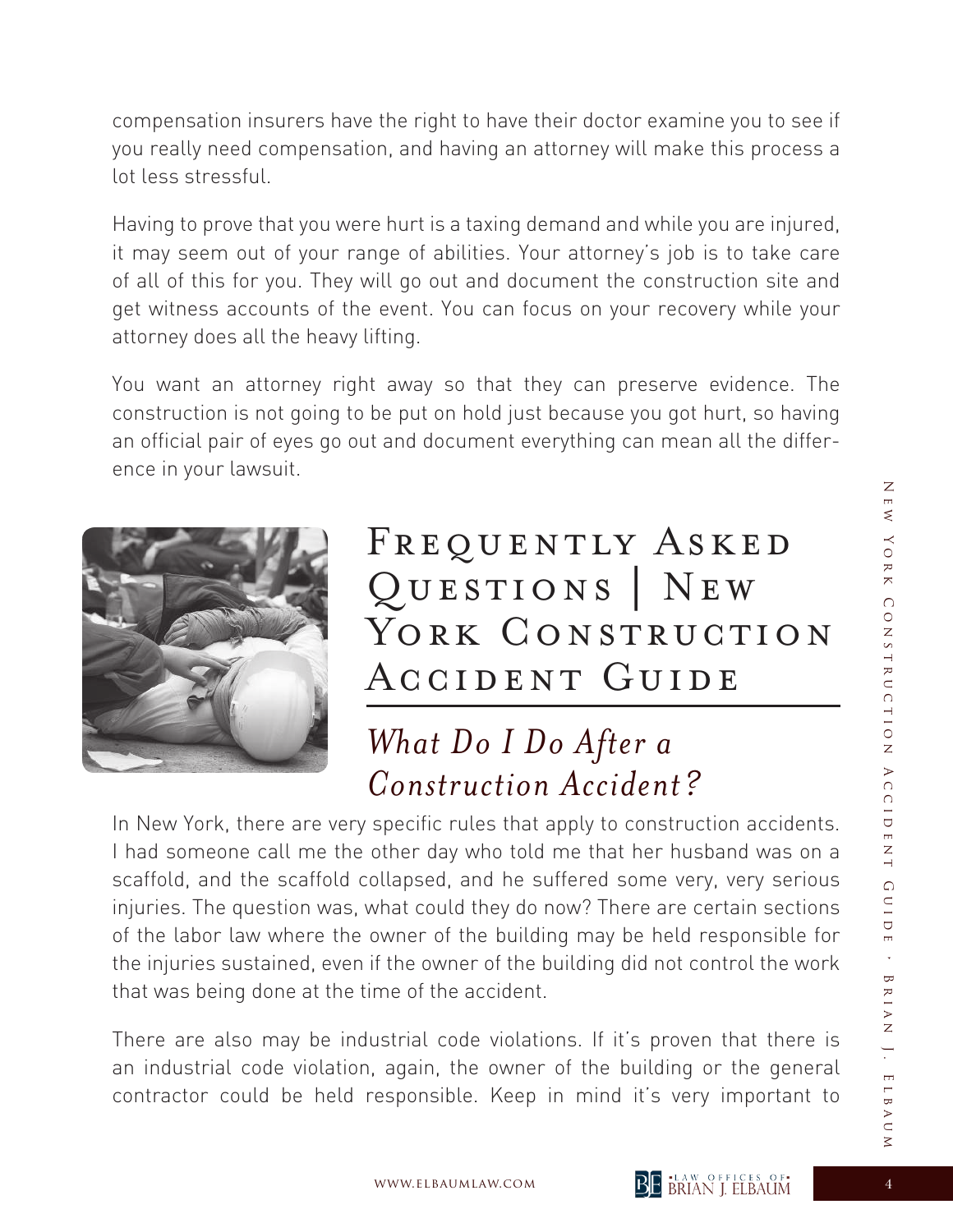understand that you can't sue your employer. Your recourse relevant to your medical expenses and your lost wages would be to go through your employer for workers' compensation coverage, and then you would need an attorney to handle, what we call, the third-party action, which would be the case against the owner, potentially, and any other contractors that may have been involved in the happening of the accident other than your employer.

# *How Do I Pick the Right Attorney?*

You want an attorney that has experience in personal injury litigation and construction accident cases because that's the type of attorney that will be able to guide you through the process and know how to litigate the case if it's a case that requires litigation. When I say litigation, I'm talking about a case that must be pursued in the court system.

# *What Mistakes Should I Avoid After An Accident?*

I had a client call me the other day who told me that a month ago, he had tripped over a two by four at a construction site while he was working, and he landed on his shoulder and suffered a shoulder injury. I asked him, "Did you notify your employer?" and he said, "No." I asked him why. He said, "Because I was afraid of losing my job." That's mistake number one. They can't fire you because you make a workers' compensation claim. You must notify your employer in order to protect your workers' compensation rights, and you need to do it as soon as possible.

I asked him, "Did you go see a doctor?" He said, "No." I said, "Why?" He said, "I work 10-hour days. I didn't have the time, and I've just been dealing with the pain." I said, "What have you been doing for the pain?" He said, "I've been taking Tylenol every day." Mistake number two is not seeking medical attention right away.

The third thing that often happens –not with this particular client – is clients seek counsel, but they seek counsel who are not personal injury attorneys or not construction accident attorneys, who don't know the ins and outs of litigation relevant to personal injury and construction accident type case. That can

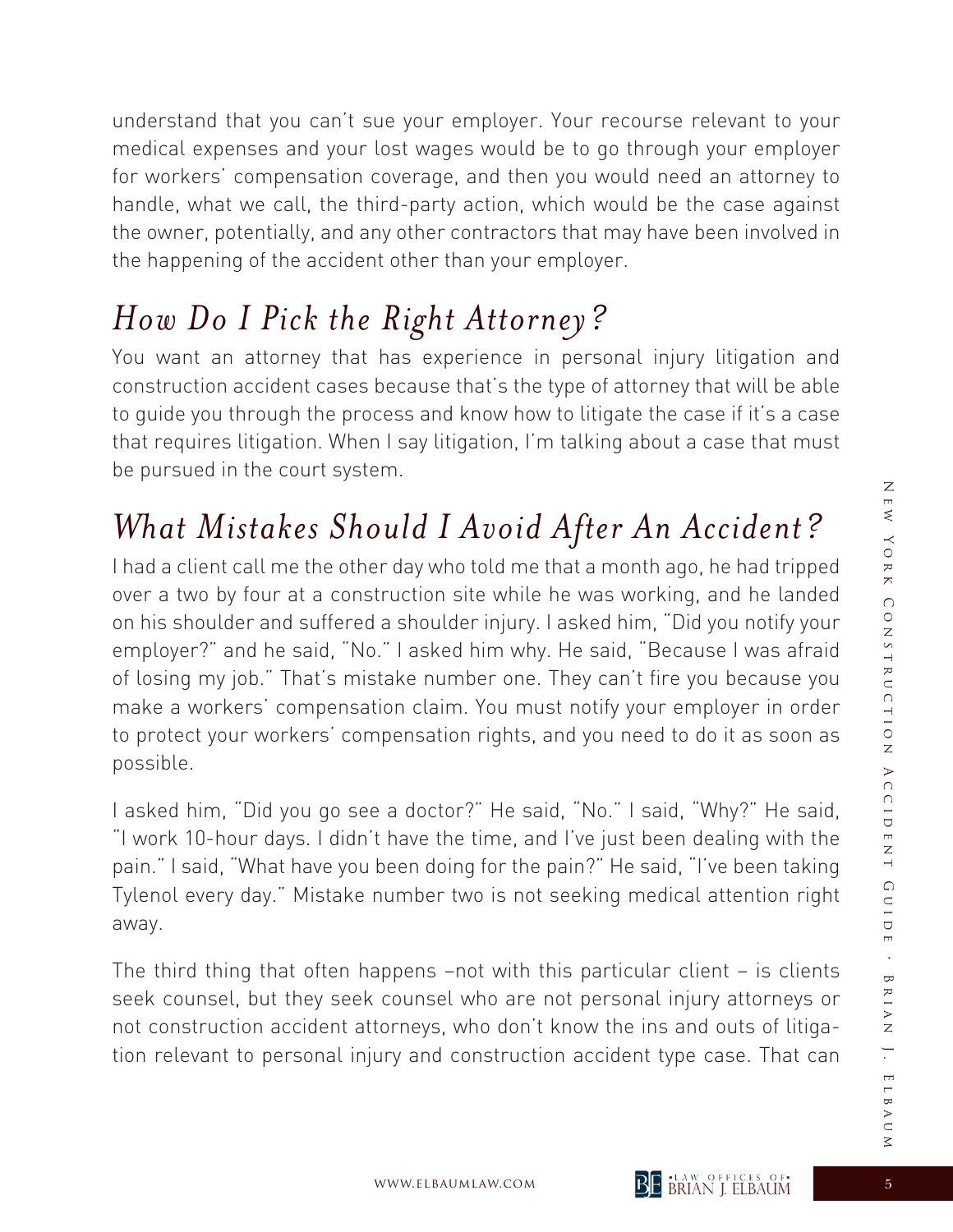be problematic. They may take on your case, but they may not necessarily know the ins and outs that a personal injury litigation attorney would know.

#### *Should I Tell My Employer?*

I got a call the other day from a client in a panic. He was injured at work and his employer called, and wanted to know about what happened, and about him making a claim. He was afraid to get back to the employer because he was afraid that if he called the employer, he would lose his job. You need to notify your employer of the happening of the accident as soon as possible. That's to



protect your workers' compensation benefits. Your employer is required to carry workers' compensation insurance, and that will pay for your medical expenses, and that will pay for your lost wages, but there are certain requirements that have to be met. One of the early requirements is that you notify your employer of the accident as soon as possible.

#### *What Benefits Are Available to Me?*

It's important to know that your medical bills should be paid by your employer through workers' compensation, as well as your lost wages. It's important that you notify your employer of the accident as soon as possible so that you can get those benefits.

You also might have a case against what we call a third-party. It could be the owner of the property, if there are industrial code violations. It could be the owner of the property if there's a violation of a 240 of the labor law. You also may have a claim against the other contractors that were involved. What you have to understand is that you don't have a claim, other than workers' compensation, against your employer, meaning that you cannot sue your employer. There are exceptions to that, but as a general rule, you cannot sue your employer, but you do potentially have claims against the owner of the property and other contractors that may have been involved. It would be wise to seek the advice of counsel.

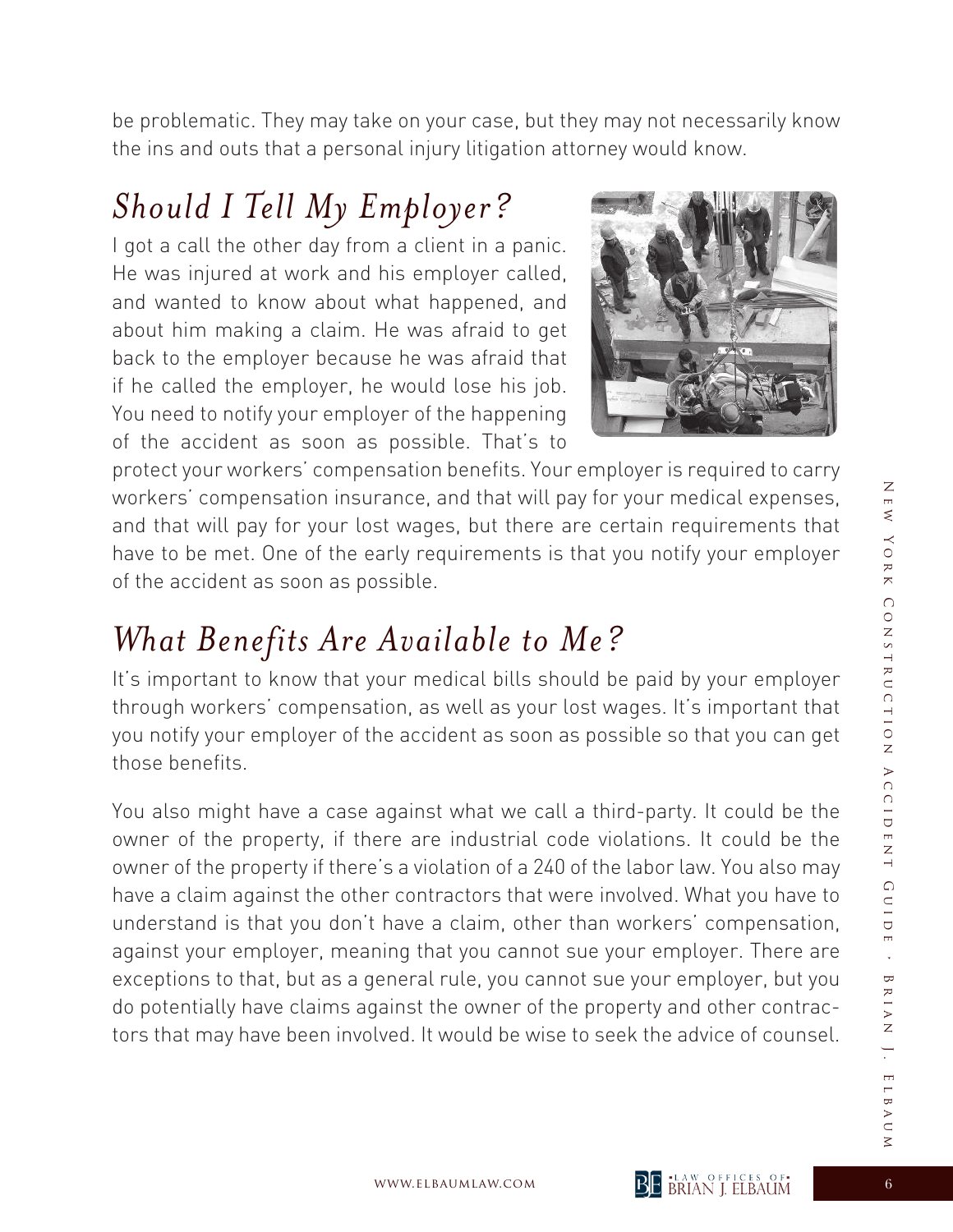#### *Can I Get Workers' Compensation?*

In New York, every employer is required to carry what's called workers' compensation coverage, and that's to cover your lost wages and your medical expenses. It's very important that you notify your employer right away that you were injured. It's also important that you seek medical attention right away because these are crucial things that have to be done in order to secure your rights to those workers' compensation benefits.

#### *How Much is My Case Worth?*

It's not an easy answer. In fact, it can be very complicated. On the one hand, you need to look at liability. Who is at fault for the accident? We need to know that we can go after a party and they have the deep pockets to cover the injury. Second, we need to know the extent of the injury.

Often, clients will come to me at a time where they're beginning the process of treatment and beginning they're recovery process. It may take a long time before we know what the end result of the injury is. Is it something that's going to be permanent and lasting? That has value and that needs to be calculated into the equation and negotiations when dealing with the other side, in terms of coming up with a fair resolution. The end goal is to try to get the highest possible recovery for the client, and that, as I said, can take time to determine.

# *Can I Sue My Employer?*

The answer is generally, no. There are some limited exceptions, but as a general rule, you cannot sue your employer. Your employer is supposed to carry what's called workers' compensation coverage, and that's how you get your medical bills paid and lost wages recovered. There are some other benefits that go along with a workers' compensation claim, but as a general rule, you cannot sue your employer.

# *How Long Will the Case Take?*

Very often, when it comes to construction accident cases, litigation is required. That means that we'll need to file a lawsuit against those parties that are responsible. If we do have to file a lawsuit, that can take anywhere from two to

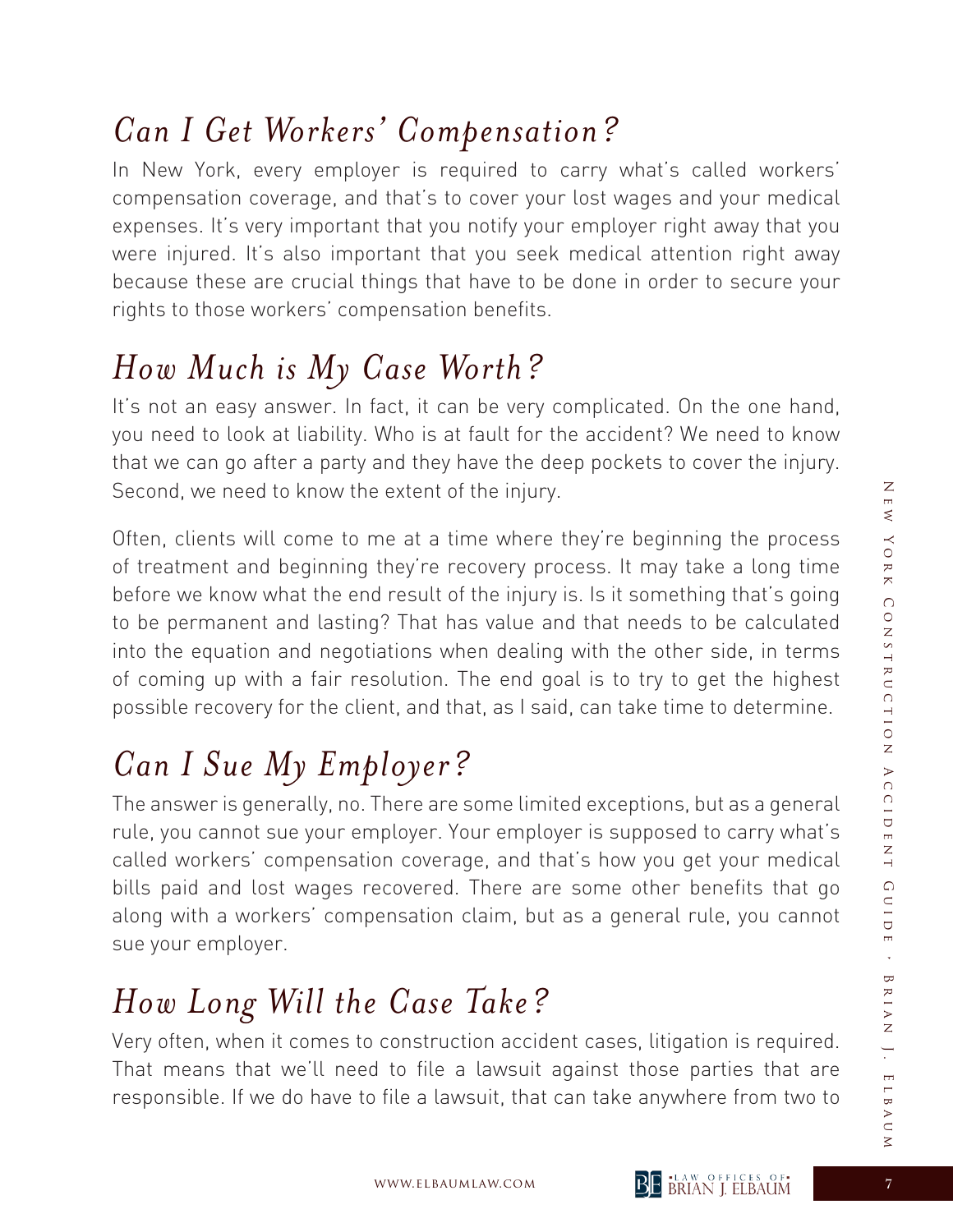five years depending on the type of construction case and very often depending on the extent of the injuries. Please understand that the injuries alone can take quite some time to know the extent of. I say that because it takes a while to recover and after the recovery process, there's a good chance there will be some permanency, and that permanency is a very important factor in determining the value of the case.

# FREE CONSULTATION WITH AN EXPERIENCED ATTORNEY

If you want a dedicated and experienced New York construction accident attorney, please call our office today to get a free consultation with Brain Elbaum. You will be in competent hands.



# About the Author

Brian J. Elbaum was only a few years out of law school when he decided to go out on his own in 1996.

 Twenty years later, he still holds fast to the same two winning principles:

- » Making sure clients are comfortable throughout the litigation process.
- » Achieving great results by being aggressive and making the responsible party constantly uncomfortable.

#### *1996*

Brian graduated from Rutgers University in 1991 and earned his law degree from Brooklyn Law School in 1994. While he had a great job at a good firm after graduating, he quickly realized that he could serve clients better on his own, unburdened by the constraints of the law firm model and approach.

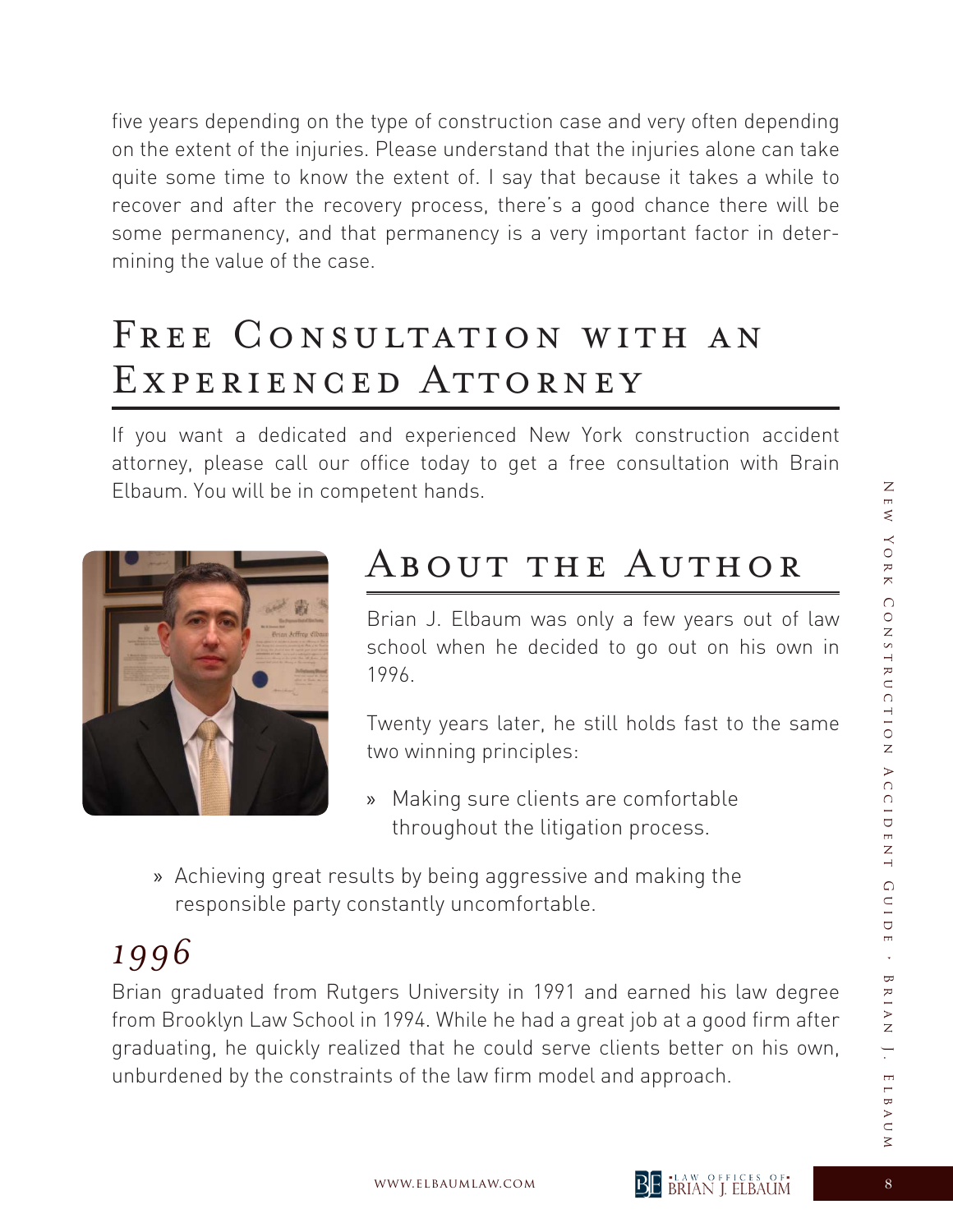Brian felt so strongly in what he was doing that for his first year he was willing to work out of his apartment – a sixth floor walkup on East 37th Street & 3rd Avenue. Getting dressed every day in a full suit and tie to work from the desk in the corner of a modest one-bedroom, Brian took the cases no other attorney wanted. He quickly developed a reputation for making "lemons into lemonade," helping those personal injury clients who other attorneys couldn't.

#### *2016*

The Law Offices of Brian J. Elbaum have come a long way in 20 years. We've represented over 800 personal injury clients in Queens, Brooklyn, the Bronx, New York, Staten Island, Long Island, Upstate New York and New Jersey in cases involving construction accidents, auto accidents, slip & falls, medical/ dental malpractice, bar and nightclub assaults, product liability, and much, much more.

We've stayed small by design, continuing to believe as we did 20 years ago that, more lawyers means more internal politics and reduced focus on the client. At our office, you know that every case will be handled personally by Brian. And we've stayed true to our philosophy, demonstrating in case after case that being tough with the adversary and compassionate with our clients is a winning combination.

Brian is licensed to practice law in New York and New Jersey as well as the federal courts. He is active in New York's legal community as a Certified Member of the New York Trial Lawyers Association, Brooklyn Bar Association, and New York County Bar Association.

# *Our Office*

The story of our office mirrors the story of New York's past twenty years. We were located in 150 Broadway on 9/11, and moved to 708 3rd Avenue until downtown was ready for business again. As soon as it was, we moved to 111 John Street – until Superstorm Sandy hit and relocated us to our current location.

Today, our office is inside the historic 11 Broadway building, just outside Bowling Green. Built 120 years ago in 1896, the Western Union branch office inside our building became a focus in the investigation into the Titanic disaster in 1912 as

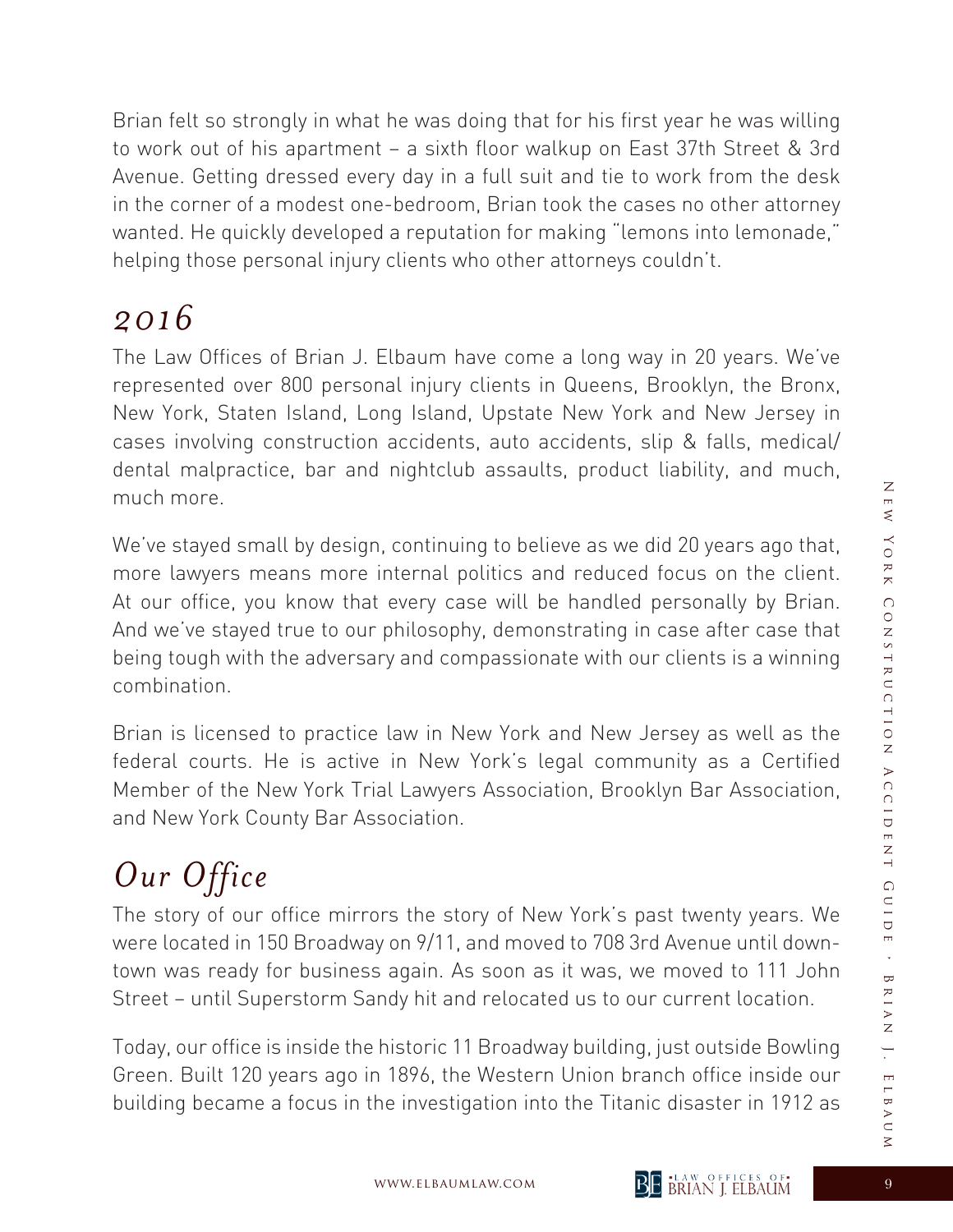Senator Alden Smith sought to determine whether a message from the doomed ship had been transmitted to New York's White Star Line office next door.

Mr. Elbaum has broad experience in the areas of law practiced by the Firm and manages a team dedicated to meeting client needs. Prior to establishing the Firm, Mr. Elbaum worked for several New York law firms representing clients in cases ranging from workers' compensation to commercial litigation. He also served as a judicial intern to a New York Supreme Court Justice, investigated exchange violations as an intern at the New York Stock Exchange, and worked at an entertainment firm representing musicians. His extensive legal and business background has instilled in Mr. Elbaum a solid understanding of how to get things done in a variety of environments.

Mr. Elbaum once held the position of Vice President at an insurance company, for which he provided advisory services. This position has enabled him to gain an insider's view of the insurance industry. He translates that insight into solid advice for his clients on insurance-related matters.

In establishing the Firm, Mr. Elbaum received guidance and inspiration from his father, the late David Elbaum, Esq. David Elbaum served as Of Counsel to the Firm in its early years and provided key insights into several cases.